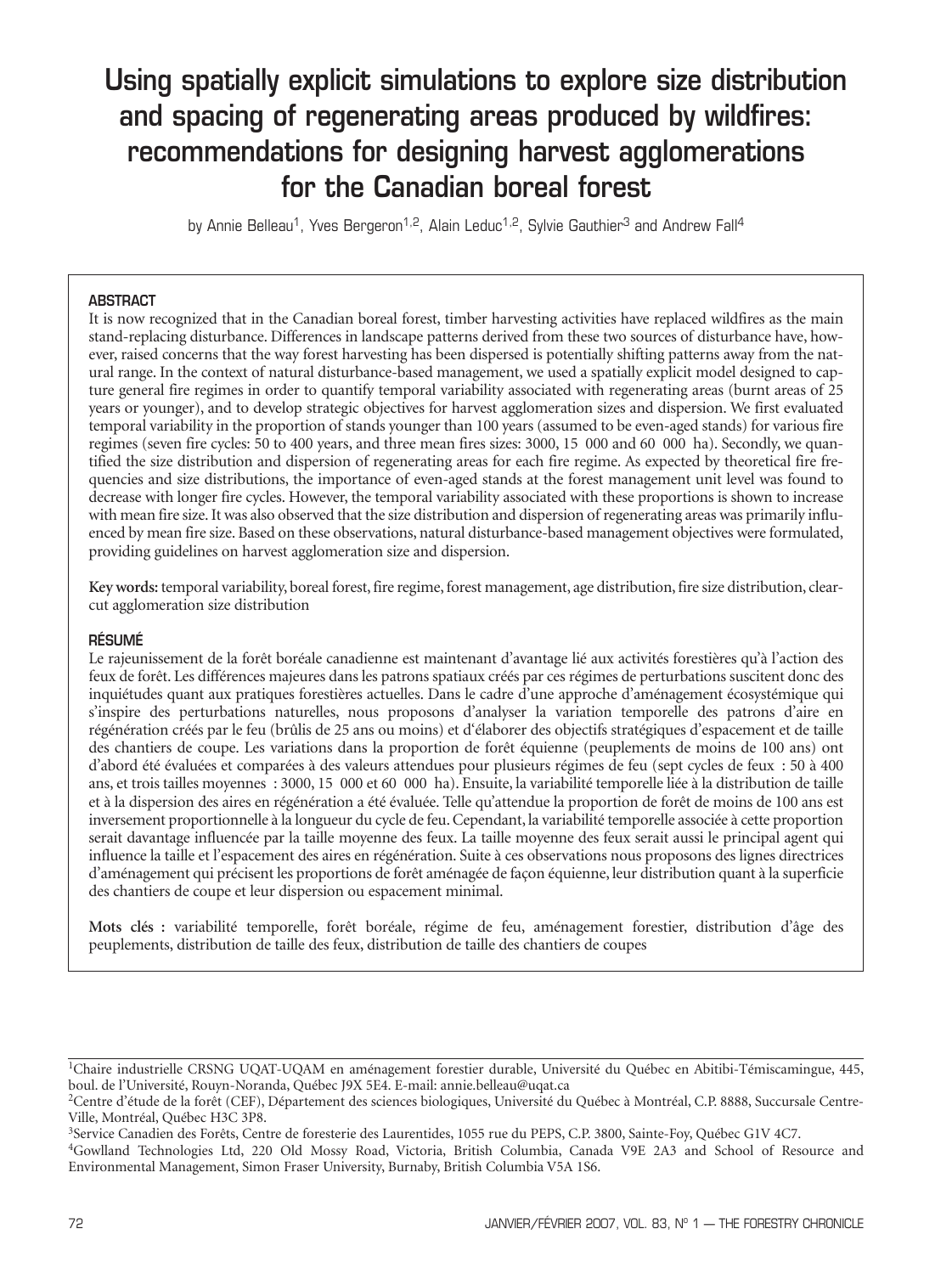### Introduction

Industrial forest harvesting activities are now replacing wildfires as the main stand-replacing disturbance in the Canadian boreal forest (Mladenoff *et al.* 1993, Delong and Tanner 1996, Perera and Baldwin 2000, Schroeder and Perera 2002, Perron 2003). The differences in the disturbance rate of human industrial activities and wildfire, and divergences in their patterns, have raised concerns about the way we have historically managed the forest and how we should manage it to maintain natural forest processes and patterns (Godron and Forman 1983, Franklin and Forman 1987, Hessburg *et al*. 1999, Spies and Turner 1999, Seymour *et al.* 2002).

Wildfires are generally considered to be a stochastic process, mainly driven by weather condition, fuel availability, soil type, forest type and age, topography, and presence of natural fire breaks (Johnson 1992, Larsen 1997, Johnson *et al.* 1998, Kafka *et al.* 2001, Lefort *et al.* 2003, Bergeron *et al.* 2004b). The area affected by fire events is considered to be highly variable in time and fire histories have shown a wide range of disturbed area sizes (2 ha to more than 100 000 ha) (DeLong and Tanner 1996, Thompson 2000, Canadian Forest Service 2002, Bergeron *et al.* 2004b). It is also suggested that, independently of the fire cycle, fire size distribution influences landscape mosaic characteristics (Bergeron *et al.* 2004b). In contrast, harvesting activities are the results of detailed planning processes that focus on the next five to 25 years. These processes tend to generally maximize the rate of sustainable timber extraction  $(m^3$ /year), while considering a limited number of other forest values (e.g., visuals, wildlife habitat). Harvest rules, usually dictated by federal, state or provincial governments, define among other things the size and dispersion constraints of cutovers as well as the amount of forest (volume or area) that can be harvested per year. Legislation that presents few constraints on cutover agglomeration has led to a cutting front that leaves behind large homogenous regenerating areas with little habitat for edge/core sensitive or mature-and old-forest-dependant species (Imbeau *et al.* 1999, Imbeau and Desrochers 2002, Drapeau *et al*. 2003, Perron 2003). In regions where legislation favours small cutovers and high adjacency constraints, spatial heterogeneity and landscape fragmentation have increased and forest interior integrity has decreased (Franklin and Forman 1987, Wallin *et al.* 1994, DeLong and Tanner 1996, Gustafson and Crow 1996, Cissel *et al.* 1999, Betts *et al.* 2003).

One proposed avenue to limit the negative impacts of forest activities on the ecosystem is the use of natural disturbance-based management as an alternative to traditional forest management (Bergeron *et al.* 1999, Burton *et al.* 1999, Hunter 1999, Perera *et al.* 2004a). Supported by a strong knowledge of historic disturbance regimes, natural disturbance-based management encourages the use of harvest treatments and/or harvest scheduling that restore or maintain aspects of historic variability at stand and landscape levels without completely excluding timber exploitation (Bergeron *et al.* 1999, 2002; Burton *et al.* 1999; Hunter 1999). Based on fire cycle estimates, these approaches present a general description of the natural forest dynamic; they prescribe target proportions of different forest types or age-cohort states to be maintained, and they often suggest potential treatments or rotation times that can be used to maintain these forest

types or age-cohort states. These approaches, however, mostly focus on a static view of equilibrium conditions, and so do not help to establish an exhaustive range of temporal variability within which strategic decisions and social compromises can be made. In addition, due to their non-spatial character, they do not establish general guidelines concerning the pattern of even-aged regenerating areas in space and time. Within the paradigm of natural disturbance-based management, guidance is needed on the level at which harvest should be aggregated in time (spatial constraint) and the agglomeration size distribution over a rotation time period.

Great importance is usually attributed to the maintenance over time of a given mean proportion of forest older than 100 years in a managed area (Bergeron *et al*. 1999). As forest management increases the proportion of even-aged stands, we focus in this paper on what happens with its counterpart, stands younger than 100 years. Hence, we specifically wish to explore the effect of mean fire size on the temporal variability in the proportion of forest younger than 100 years. In a second step, we look at the influence of fire cycle length and mean fire size on the size distribution and the spatial dispersion of regenerating agglomerations. Finally, we propose flexible harvest prescriptions on harvest agglomeration size with associated dispersion constraints that allow enough leeway at the landscape level to satisfy some compromises between social, ecological and economic values.

# **Methods**

#### Fire model

In order to achieve the previously stipulated goals, we needed to use a simulation model. Some studies have used complex spatially explicit simulation models to address the question of natural landscape variability (Baker *et al.* 1991, Mladenoff and He 1999, Klenner *et al.* 2000, Keane *et al.* 2002, Perera *et al.* 2003, Perera *et al.* 2004b). However, implementation of these models requires substantial effort to calibrate fire behaviour and landscape characteristics to a particular region. The conclusions or guidelines obtained from these models are therefore often limited to the studied territory and are inherent to the initial state. These models are quite powerful and allow management scenarios to be assessed dynamically at a regional scale, but they are too complex and specific to be useful for establishing general guidelines on temporal variability and spatial constraints that aim to be applied to boreal regions subject to different disturbance regimes. Several other tools are available to explore historical variability in size distribution of burned areas at a large scale, but most have limitations and are analysed over a restrained time period. For instance, fire history maps, based on the age of live trees, fire scars, soil charcoal and aerial photography interpretation, are commonly used to evaluate fire regime characteristics (Johnson 1992, Lertzman *et al.* 2002, Bergeron *et al.* 2004b). This approach usually gives a good approximation of the fire cycle or forest mean age but presents limitations for evaluating fire size distribution and dispersion (i.e., landscape patterns). National and provincial records of recent fire events give us more accurate information on fire size distribution and dispersion (Direction de la conservation des forêts 2000, Canadian Forest Service 2002, Alberta Forest Protection 2004). However, the short record length and the influence of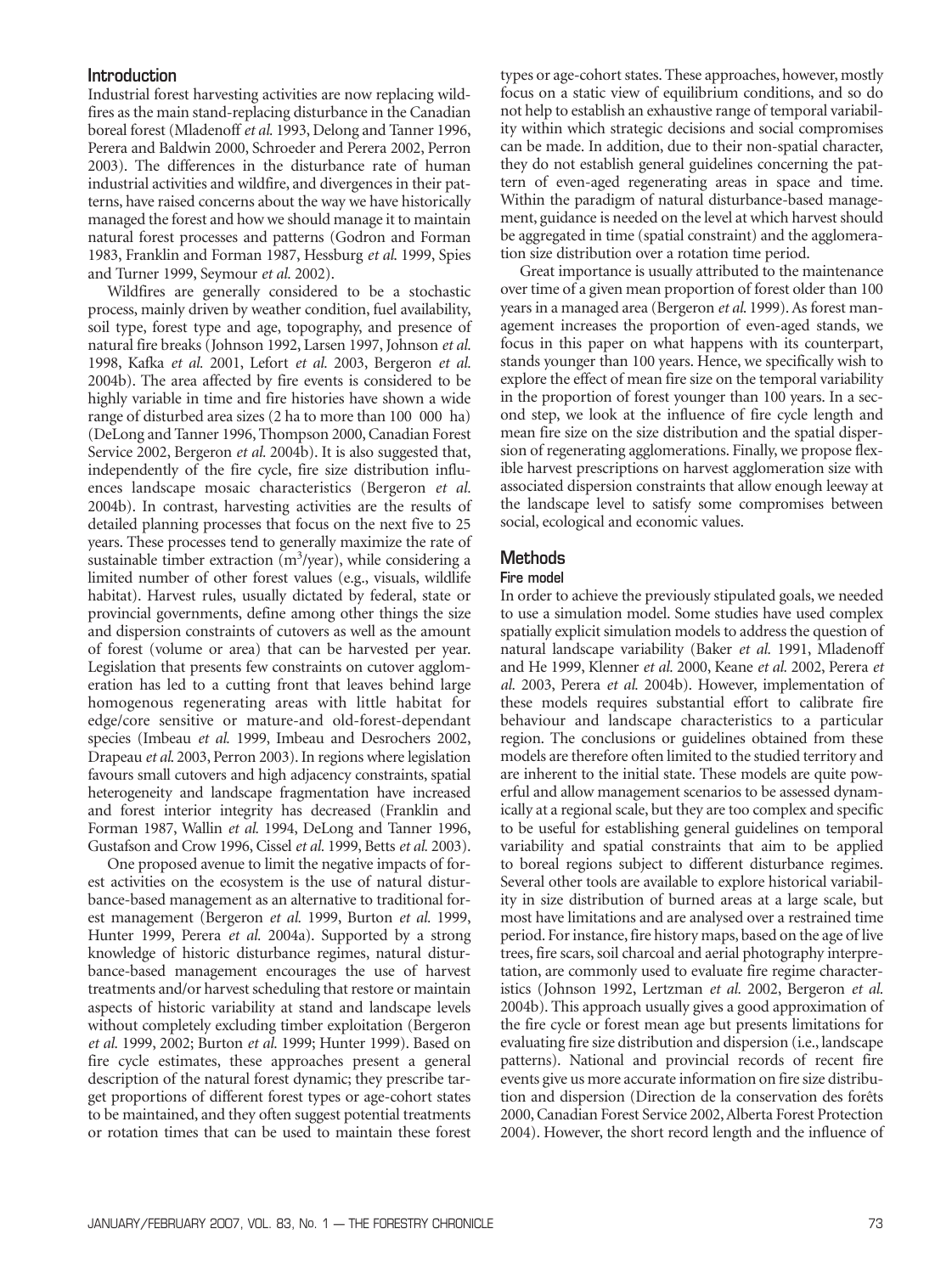humans on fire patterns limit the use of these records for a direct evaluation of natural variability. Nevertheless, fire regime indicators can be established from fire history maps and fire records with reasonable reliability, and can be used to seed simulation routines that can provide replication, unlimited recording time periods and a greater control over parameters. In this context, simulation models can provide a dynamic projection of possible conditions based on fire history information, providing a method to make inference. Therefore, we chose a simulation approach based on a simple fire/growth model that allowed us to apply fire history results available across the Canadian boreal region to analyse spatiotemporal variability of size and dispersion of regenerating agglomerations. To define *agglomeration*, we retained a cutoff of 25 years, i.e., contiguous burnt areas (that can result from different fire events) younger than or equal to 25 years old were clustered before calculating size and nearest-neighbour distance on simulated maps.

In order to explore the variability in size, occurrence and dispersion of burned areas under different fire regimes we implemented a fire model using SELES (Spatially Explicit Landscape Event Simulator) modelling environment (Fall and Fall 2001). SELES is a tool that provides a high-level declarative modelling language to specify key processes at the landscape scale in order to create spatially explicit grid-based models. One advantage of using SELES to build our model instead of using an existing model, such as DISPATCH (Baker *et al.* 1991), LANDIS (Mladenoff and He 1999) or TELSA (Kurz *et al.* 2000), lies in the ability to integrate the degree of complexity that we judge appropriate to the question (i.e., we only needed to include the minimum level of detail and complexity required to address our objectives).

Since our objective is to establish management guidelines that are general enough to cover a wide range of situations with the minimum number of parameters that are available in most boreal areas, our model consists of two sub-models and depends on two key fire regime parameters—length of fire cycle and mean fire size. These parameters are recognized in the literature to describe fire regimes reasonably at the landscape scale and we assumed that they integrated the regional influences of topography, soil deposit, species and climate. We also assumed that climate remains stable during the simulation period (a reasonable assumption since our goal is to derive system understanding not make predictions).

The first sub-model progressively ages forest stands on an annual time step until an upper limit of 350 years. The age limit was fixed to help data compilation even if forest mean age could be slightly underestimated in the case of long fire cycles (although forest inventory information is rarely accurate for stands older than 250 years). For simplicity and generality, every cell in the landscape was presumed to be forested.

The second sub-model drives disturbance events, which set the stand ages back to zero) and depends on the following fire parameters. First, based on the territory size (*Extent,* see below*)*, and on the *fire cycle* and the *mean fire size* simulated during the run, the number of fire events by year is randomly chosen from a Poisson distribution (Baker *et al.* 1991, Boychuk *et al.* 1997, Wimberly *et al.* 2000) where  $\mu$  is assumed to be the annual average fire occurrence and is equal to:

[1] *FireOccurence* = *Extent(ha)*

*MeanFireSize(ha) \* FireCycle(yr)*

Second, the size of each fire event is randomly selected from a negative exponential distribution based on the mean fire size. Although other distributions could potentially fit the empirical fire size distribution (e.g., lognormal), the negative exponential was preferred because it is largely accepted in the boreal forest and has been recently used elsewhere (Baker *et al.* 1991, Boychuk *et al.* 1997, Wimberly *et al.* 2000), and it only requires a single parameter to estimate. Based on the premise of Van Wagner (1978) that stands burn independently of their age, fire start locations are randomly chosen over the entire grid (whole territory). Once initiated, a modelled fire randomly spreads to one or two of the eight neighbouring cells that have not burnt during the event time step. Once initiated, a fire will spread until the chosen fire event size is reached. The shape of the fire was not directly controlled, but the alternate spreading to one or two cells of the eight neighbours avoids creation of circular shape. Compared visually with empirical data, fire shapes appear realistic.

#### Fire regime parameters

This study used fire event registers from different Canadian boreal regions from northern Alberta to south-eastern Labrador (Fig. 1). Because there is no long-term forest fire history that covers the entire area, we selected the most representative regional studies available to fix a range of fire regime parameters that characterise the Canadian boreal forest (Table 1). Based on these studies, twenty-one different fire regimes have been defined and selected for the simulation. They are composed of seven fire cycles varying from 50 to 400 years and three mean fire sizes: 60 000, 15 000 and 3000 ha. Mean fire sizes in Table 1 have been estimated in accordance to cumulative size distributions of the national and provincial recent fire records (Direction de la conservation des forêts 2000, Canadian Forest Service 2002, Alberta Forest Protection 2004), assuming the size distributions followed a exponential negative (Boychuk *et al.* 1997, Wimberly *et al.* 2000).

#### Simulations and analyses

The simulations were conducted using a 10-ha cell resolution on a grid of 548  $\times$  100 by 548 cells. This size was chosen as it was the smallest square grid that could be used to represent a territory of at least a 30 000 km2. This size limits scale and boundary effects by keeping a ratio greater than 50:1 between map extent and the mean fire size used in the simulation (Shugart and West 1981). This has been found to be large enough to capture the maximum size that can be reached by a fire event, with any reasonable likelihood and to limit the influence of large fire events on overall stand age structure. Each cell represents a homogenous 10-ha area of the landscape; stands emerge as adjacent cells with the same characteristics. One hundred replicates of each fire regime scenario were simulated for a period of 1000 years to ensure mean stand age stabilisation (at least twice the fire cycle length; Baker 1995). In order to limit effects from stand age legacy, each simulation was started with a blank sheet having stand age set to zero. Since we assume no dependence between stand age and burning vulnerability, starting the landscape at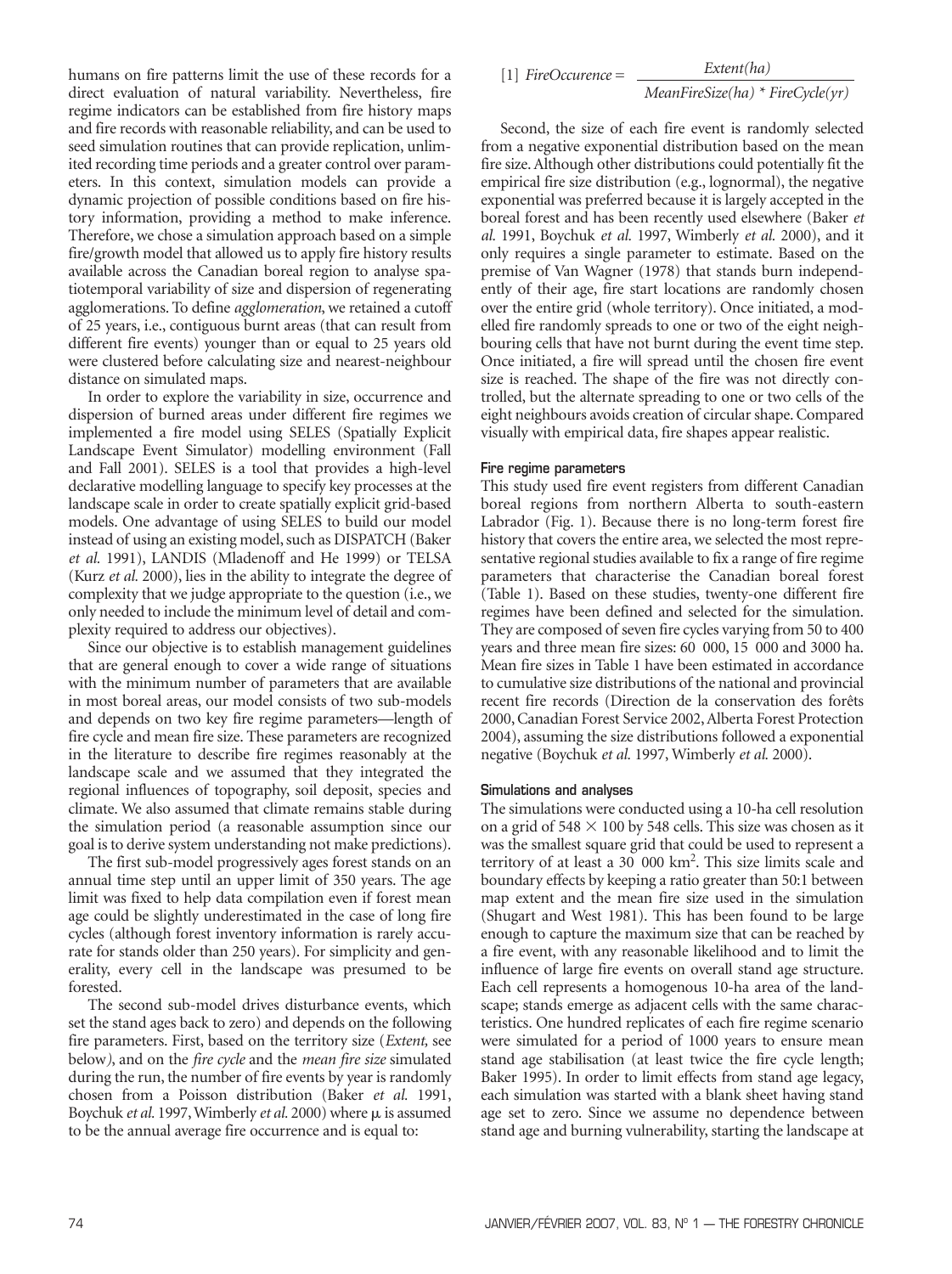

Fig. 1. Locations of study sites and representative boreal regions.

|  |  |  |                                                                                                |  |  |  |  | Table 1. Fire regime characteristics of representative regions of the Canadian boreal forest, presented in a west-to-east direction |
|--|--|--|------------------------------------------------------------------------------------------------|--|--|--|--|-------------------------------------------------------------------------------------------------------------------------------------|
|  |  |  | (data on fire cycles have been extracted from Bergeron et al. 2004b and Bergeron et al. 2001). |  |  |  |  |                                                                                                                                     |

|                               |                                  |                                  |                                |     | Fire cycle (time period) |                      |                 |  |  |  |
|-------------------------------|----------------------------------|----------------------------------|--------------------------------|-----|--------------------------|----------------------|-----------------|--|--|--|
| Study case                    | Reference                        | Study area<br>(km <sup>2</sup> ) | Fire mean<br>size $(ha)^a$     |     | Past                     | Current <sup>c</sup> |                 |  |  |  |
| North Alberta                 | Larson (1997)                    | 44 807                           | 61 030                         | 71  | $(1860 - 1989)$          | 151                  | $(1959 - 1989)$ |  |  |  |
| Central Saskatchewan          | Weir et al. (2000)               | 3 4 6 1                          | 58 608                         | 97  | (< 1890)                 | 213                  | $(1959 - 1989)$ |  |  |  |
| Northwestern Ontario          | Suffling et al. (1982)           | 24 000                           | 58 370                         | 52  | $\sim 1870 - 1974$       | 217                  | $(1959 - 1989)$ |  |  |  |
| Northeastern Ontario          | Lefort et al. (2003)             | 8 2 4 5                          | 1 2 2 4                        | 172 | $(1740 - 1998)$          | 521                  | $(1920 - 1999)$ |  |  |  |
| Northwestern Abitibi (Quebec) | Bergeron et al.<br>(2004b, 2001) | 7 500                            | 17 657                         | 135 | $(1850 - 1920)$          | 398                  | (>1920)         |  |  |  |
| Southwestern Abitibi (Quebec) |                                  | 7 500                            | 969                            | 111 | $(1850 - 1920)$          | 326                  | (>1920)         |  |  |  |
| Central Quebec <sup>b</sup>   | Lesieur et al. (2002)            | 3 844                            | $\qquad \qquad \longleftarrow$ | 123 | $(1850 - 1920)$          | 273                  | $(1920 - 1999)$ |  |  |  |
| Southern-eastern Labrador     | Foster (1983)                    | 48 500                           | 20 289                         | 500 | $(1870 - 1975)$          | 2639                 | $(1959 - 1989)$ |  |  |  |

a Mean fire sizes have been estimated from the Canadian large fire database or from the provincial database when available (Northern Alberta and Abitibi). Note: fires < 200 ha are not included and mean sizes have been evaluated on the basis of the study area size and approximate location.

bThe limited number of fire events recorded in this area during the last 80 years makes evaluation of the mean fire size difficult.

c Fire cycles established for the time period 1959 to1989, have been evaluated from the Canadian large fire database (LFDB) (See Bergeron *et al.* 2004a).

age zero will not affect the effective fire size distribution, burned area dispersion, or long-term stand age structure.

In order to establish guidelines for even-aged or harvest agglomeration size distributions, maps of the cumulative areas burned over a period of 25 years were saved every 25 years. This was done during the last 200 years of the simulation for a subset of 20 runs out of the 100 (180 replicates). A period of 25 years since the last stand replacing disturbance was assumed to be sufficient for boreal stands to reach more than 4 m in height, at which time there is a recovery of forest characteristics such as canopy closure and partial wildlife habitat recovery (Imbeau *et al.* 1999, Jacqmain 2003). Finally, at the end of each run the forest age structure was recorded in 10-year classes and compared to the null model, i.e., the aspatial proportion of forest that would be expected in each age class if all stands had were equally likely to burn regardless of age (Van Wagner 1978). This comparison allows us to evaluate the model output, i.e., to make sure that the simulation time and extent are adequate to allow equilibrium in mean age and to limit the border effect before looking at the temporal variability and dispersion.

*A posteriori* analysis of the extracted maps was used to evaluate the size distribution of regenerating areas. For each map, regenerating agglomerations were categorized into three size classes: small (5000 ha or less), medium (between 5000 and 20 000 ha) and large (greater than 20 000 ha). Mean nearest-neighbour distances between adjacent regenerating areas of same size class or without consideration of size classes were both computed for each map. For these calculations, maps that did not contain any young patches were not used. Thus, for each fire regime we calculated, by class size and overall, the mean, minimum, and 10<sup>th</sup> and 90<sup>th</sup> percentile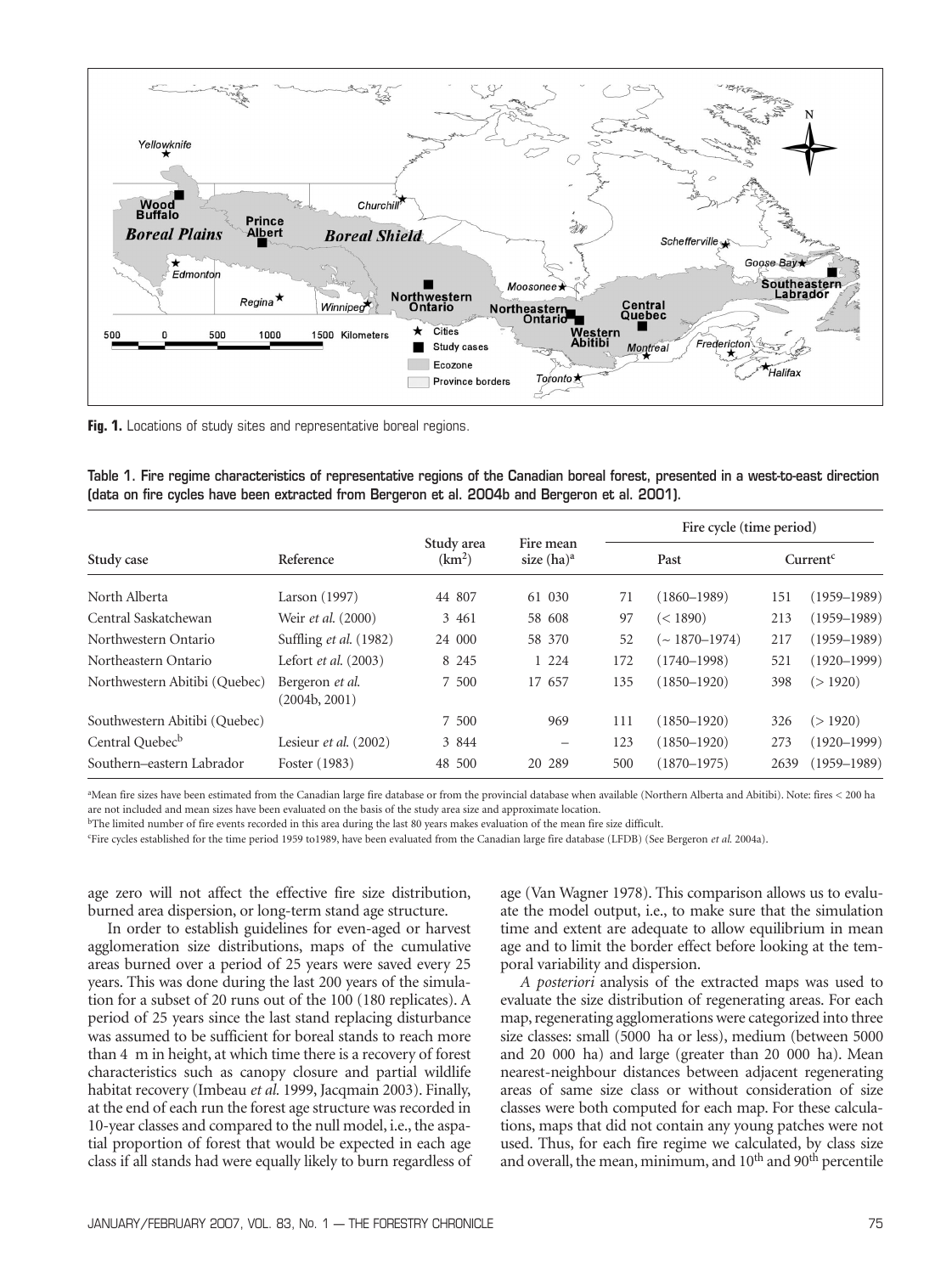| Table 2. Spacing constraints (km) of harvest agglomerations (n= maximal and minimal number of maps analysed; the minimal |  |  |  |  |  |
|--------------------------------------------------------------------------------------------------------------------------|--|--|--|--|--|
| value has been noted if it was different).                                                                               |  |  |  |  |  |

|                        |                                         | Fire cycle (years)                                                                                                                               |             |            |                                                               |               |             |             |  |  |  |  |
|------------------------|-----------------------------------------|--------------------------------------------------------------------------------------------------------------------------------------------------|-------------|------------|---------------------------------------------------------------|---------------|-------------|-------------|--|--|--|--|
| Mean fire<br>size (ha) | Harvest<br>agglomeration<br>size (ha)   | 50                                                                                                                                               | 100         | 150        | 200<br>Mean distance (minimum allowed <sup>a</sup> )size (ha) | 250           | 300         | 400         |  |  |  |  |
| 3 000                  | Small $(< 5 000$ ha)                    | 6.2(5.0)                                                                                                                                         | 5.3(4.4)    | 5.9(4.9)   | 6.7(5.5)                                                      | 7.4(6.1)      | 8.4(6.9)    | 9.8(7.8)    |  |  |  |  |
|                        | Medium (between<br>5 000 and 10 000 ha) | 20.9(11.9)                                                                                                                                       | 12.4(8.4)   | 14.2(9.3)  | 17.2(11.2)                                                    | 18.7(12.6)    | 21.5(13.1)  | 27.6(15.1)  |  |  |  |  |
|                        | Large $(>10,000)$ ha)                   | This agglomeration size should not be allowed (see table 3)                                                                                      |             |            |                                                               |               |             |             |  |  |  |  |
|                        | Any size                                | 1.3(1.2)                                                                                                                                         | 2.3(2.0)    | 3.3(2.8)   | 4.1(3.5)                                                      | 4.9(4.1)      | 5.7(4.7)    | 7.0(5.7)    |  |  |  |  |
|                        | $\mathbf n$                             | 180                                                                                                                                              | 180         | 180        | 180                                                           | 180           | 180         | 180         |  |  |  |  |
| 15 000                 | Small $(< 5 000$ ha)                    | 29.8(17.1)                                                                                                                                       | 31.5(19.7)  | 39.3(21.8) | 44.9(20.9)                                                    | 49.2(25.0)    | 54.4(25.1)  | 58.9(26.1)  |  |  |  |  |
|                        | Medium (between<br>5 000 and 10 000 ha) | 45.5(18.0)                                                                                                                                       | 43.6 (19.2) | 50.4(24.5) | 55.5 (22.9)                                                   | 55.3 $(20.3)$ | 56.8 (24.4) | 58.3 (24.8) |  |  |  |  |
|                        | Large $(> 10 000$ ha)                   | 4.1(2.4)                                                                                                                                         | 8.6(5.3)    | 12.4(7.2)  | 16.9(9.2)                                                     | 20.5(11.1)    | 25.5(12.8)  | 29.8(15.0)  |  |  |  |  |
|                        | Any size                                | 3.3(2.3)                                                                                                                                         | 6.1(4.4)    | 8.6(6.1)   | 11.2(7.4)                                                     | 13.2(8.5)     | 15.1(9.7)   | 19.4(11.7)  |  |  |  |  |
|                        | $\mathbf n$                             | $180 - 165$                                                                                                                                      | $180 - 167$ | 180-171    | $180 - 158$                                                   | $180 - 141$   | 180-132     | $180 - 121$ |  |  |  |  |
| 60 000                 | Small $(< 5 000$ ha)                    | Rare events like these should represent a maximal dispersion, as a precautionary measure<br>to ensure that the "Any size" statistic is respected |             |            |                                                               |               |             |             |  |  |  |  |
|                        | Medium (between<br>5 000 and 10 000 ha) | 62.4(13.5)                                                                                                                                       | 68.6 (19.2) | 63.6(30.8) | 65.1(32.1)                                                    |               | as above    |             |  |  |  |  |
|                        | Large $(>10,000)$ ha)                   | 9.3(4.3)                                                                                                                                         | 17.8(7.9)   | 25.0(10.9) | 31.6(13.1)                                                    | 38.7(14.8)    | 41.7(13.6)  | 48.7 (17.7) |  |  |  |  |
|                        | Any size                                | 8.5(4.4)                                                                                                                                         | 15.6(7.7)   | 23.6(11.0) | 28.7(12.7)                                                    | 34.3 (14.0)   | 38.1 (15.2) | 46.9(17.6)  |  |  |  |  |
|                        | $\mathbf n$                             | $180 - 33$                                                                                                                                       | $180 - 19$  | $180 - 15$ | $178 - 10$                                                    | $176 - 169$   | 166-158     | $140 - 129$ |  |  |  |  |

<sup>a</sup>The lower limit is based on the 10<sup>th</sup> percentile.

edge-to-edge distances to adjacent areas (McGarigal and Marks 1995). Note that for some fire cycle and mean fire size combinations, some regenerating area size classes were uncommon and replication was consequently low (see Table 2). In these cases no guidelines have been provided as the events were considered too rare, limiting our ability to evaluate their temporal variability.

#### Results and Discussion

#### Temporal variability in the relative proportion of even-aged stands and regenerating areas

The mean proportions of forest stands younger than 25 and 100 years obtained from our simulation and from the null model for the different combinations of fire cycle lengths and mean fire sizes are presented in Fig. 2. Within a forest management unit (FMU) the proportion of stands regenerating  $(< 25$  years) and the proportion of stands  $< 100$  years were together considered as the allowable area to be managed with an even-aged strategy. As expected, and considering the stochastic nature of the model, the figure shows that the proportions obtained in our simulation are similar to the values predicted with the null model, i.e., if all stands are equally likely to burn, regardless of age. As predicted (Bergeron *et al*. 1999), the proportion of even-aged post-fire (i.e., < 100 years) forest decreases with elongation of the fire cycle. The even-aged proportion varied from about 86% to 24% as fire cycle lengthened from 50 to 400 years. Similarly, the proportion in regenerating areas (forest younger than 25 years old) varied from 39% to 6% as the fire cycle lengthened. While changes in mean fire size have no influence on age class structure, it does have a large influence on temporal variability as expressed by the  $10^{th}$  and  $90^{th}$  percentile (Fig. 2). We observe that for the same fire cycle, a fire regime characterized by a mean fire size of 60 000 ha shows a temporal fluctuation about four times greater than one with a 3000-ha mean, and about two times greater than one with a 15 000-ha mean. Thus, forest management unit size within should ideally reflect fire regime characteristics, such as mean fire size, to limit undesirable large fluctuations.

#### Size class distribution of regenerating areas

The analyses of the burned agglomerations of 25 years old and younger allowed the evaluation of the occurrence of regenerating areas by size class (Fig. 3). To keep the figure simple and succinct only the fire cycles of 100 and 300 years have been illustrated (results for the other fire regimes are found in Table 3). The results show that size class distribution of regenerating areas is primarily a function of the mean fire size with a slight influence of the fire cycle. Without consideration of the fire cycle length, the maximum sizes of regenerating areas during the simulations were 647 696 ha, 795 523 ha and 1 394 687 ha for the 3000- 15 000- and 60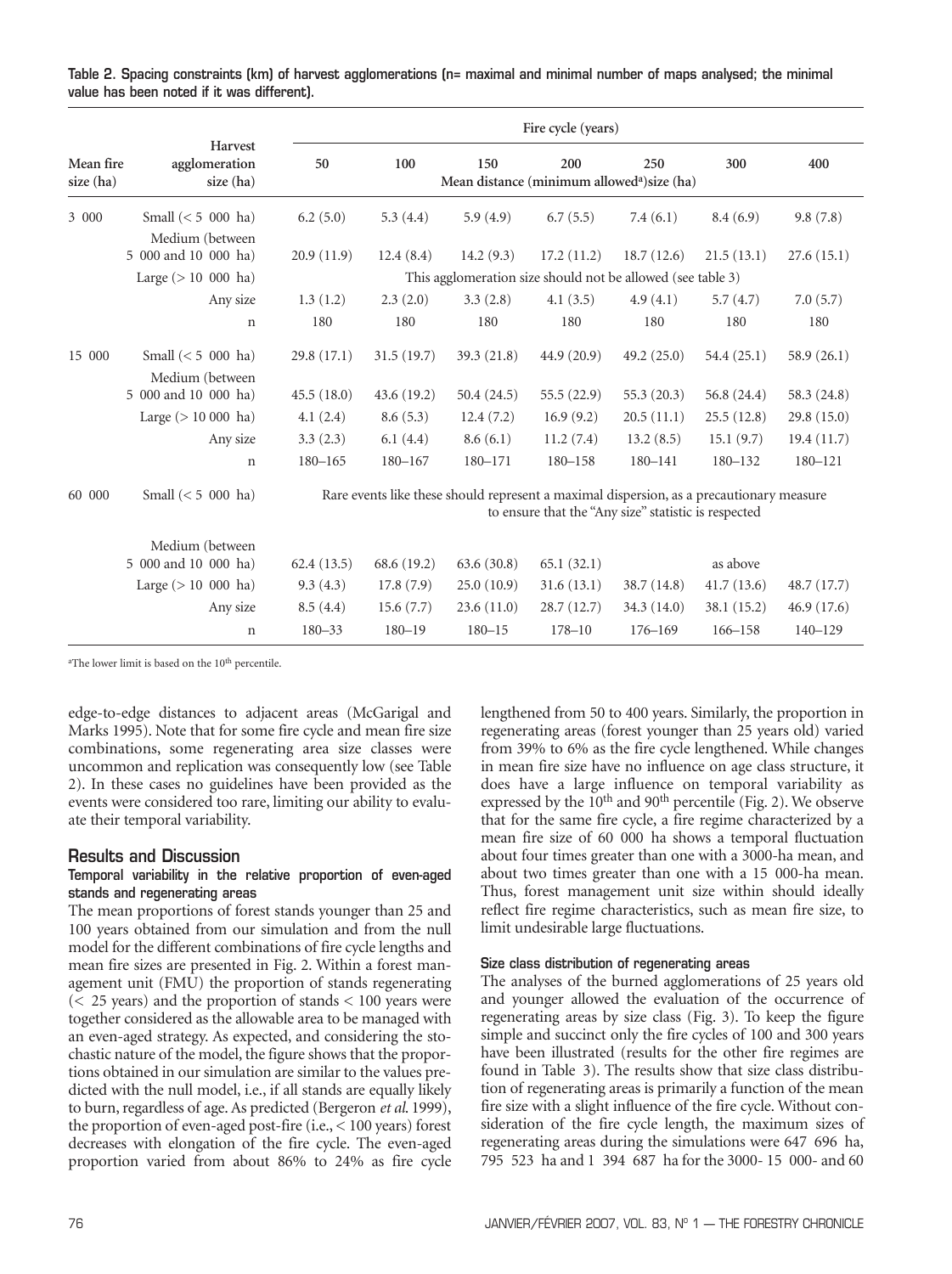| Table 3. Proportion (%) of the even-aged part of the FMU that should be harvested in different size classes |  |  |  |  |  |  |  |  |
|-------------------------------------------------------------------------------------------------------------|--|--|--|--|--|--|--|--|
|                                                                                                             |  |  |  |  |  |  |  |  |

|                        |                                                                                                                    | Fire cycle (years) |             |               |               |             |              |              |  |  |  |
|------------------------|--------------------------------------------------------------------------------------------------------------------|--------------------|-------------|---------------|---------------|-------------|--------------|--------------|--|--|--|
| Mean fire<br>size (ha) | Harvest<br>agglomeration<br>size (ha)                                                                              | 50                 | 300         | 400           |               |             |              |              |  |  |  |
| 3 000                  | $0 - 2000$                                                                                                         | 2.8(3.6)           | 6.4 $(8.2)$ | 8.4(10.7)     | 9.6(13.2)     | 10.6(14.9)  | 10.9(15.3)   | 11.6(16.1)   |  |  |  |
|                        | 2 000-5 000                                                                                                        | 4.6 $(6.4)$        | 13.6 (17.7) | 19.3(24.4)    | 21.6(28.1)    | 25.1(32.0)  | 25.5(33.8)   | 28.8 (38.2)  |  |  |  |
|                        | 5 000-10000                                                                                                        | 92.7 (94.5)        | 80.0 (84.6) | 72.3 (78.4)   | 68.8 $(76.1)$ | 64.1 (72.6) | 63.6 (72.4)  | 59.6 (70.5)  |  |  |  |
|                        | Max size reached (ha)                                                                                              | 647 696            | 139 264     | 84 809        | 72 933        | 54 505      | 47 372       | 39 888       |  |  |  |
| 15 000                 | $0 - 2000$                                                                                                         | 0.4(0.7)           | 0.6(1.0)    | 0.6(1.3)      | 0.8(1.6)      | 0.7(1.4)    | 0.9(2.0)     | 0.8(1.8)     |  |  |  |
|                        | 2 000 - 5 000                                                                                                      | 1.2(2.0)           | 2.4(4.2)    | 2.7(4.9)      | 3.1(6.1)      | 3.4(6.5)    | 3.6(7.2)     | 3.7(7.3)     |  |  |  |
|                        | 5 000-10 000                                                                                                       | 2.7(4.8)           | 5.5 $(9.3)$ | 7.3(12.3)     | 7.9(12.9)     | 8.7(15.1)   | 9.6(19.8)    | 9.6(18.4)    |  |  |  |
|                        | 10 000-20 000                                                                                                      | 5.8(10.0)          | 13.2(21.9)  | 16.9(29.2)    | 19.2(33.7)    | 19.0(33.9)  | 22.3(38.2)   | 22.6(45.1)   |  |  |  |
|                        | 20 000-50 000                                                                                                      | 89.8 (94.8)        | 78.4 (87.4) | 72.5(85.8)    | 69.0 (84.7)   | 68.2 (84.6) | 63.6 (84.4)  | 63.3 (84.8)  |  |  |  |
|                        | Max size reached (ha)                                                                                              | 795 523            | 274 7855    | 202 062       | 181 013       | 199 191     | 151 209      | 242 191      |  |  |  |
| 60 000                 | $0 - 2000$                                                                                                         | 0(0.2)             | 0.1(0.3)    | 0.1(0.2)      | 0.1(0.4)      | 0.1(0.4)    | 0.1(0.2)     | 0.1(0)       |  |  |  |
|                        | 2 000 - 5 000                                                                                                      | 0.2(0.5)           | 0.3(0.9)    | $0.2$ $(0.7)$ | 0.6(1.9)      | 0.7(1.6)    | 0.4(1.3)     | 0.7(1.4)     |  |  |  |
|                        | 5 000-10 000                                                                                                       | 0.5(1.4)           | 0.8(2.2)    | 1.0(3.4)      | 1.6(4.5)      | 1.7(4.2)    | 1.6(5.1)     | 1.8(4.3)     |  |  |  |
|                        | 10 000-20 000                                                                                                      | 1.4(3.6)           | 2.3(5.9)    | 3.1(8.8)      | 5.7(12.9)     | 4.6(9.9)    | 4.8 $(11.7)$ | 4.8 $(13.9)$ |  |  |  |
|                        | 20 000-50 000                                                                                                      | $6.2$ $(13.7)$     | 11.5(24.6)  | 14.7(36.3)    | 20.1(51.9)    | 19.1(56.6)  | 18.6(56.6)   | 14.4(45.1)   |  |  |  |
|                        | 50 000 - 100 000                                                                                                   | 91.7 (97.9)        | 85.0 (97.1) | 80.9 (97.8)   | 70.8 (96.7)   | 71.6 (98.7) | 66.7 (98.6)  | 55.9 (99.7)  |  |  |  |
|                        | Max size reached (ha)                                                                                              | 1 394 687          | 1 234 914   | 687 824       | 561 216       | 478 759     | 644 694      | 451 886      |  |  |  |
|                        | Predicted even-aged<br>management proportions<br>$(%)$ if burn risk is<br>equal in each stand<br>regardless of age | 86.5               | 63.0        | 48.4          | 39.1          | 32.8        | 28.2         | 22.0         |  |  |  |

<sup>a</sup>The upper limit of the distribution is based on the 90<sup>th</sup> percentile.

000-a mean fire sizes respectively (Table 3). The majority of the regenerating areas are observed in the size classes from 1000 to 10 000 for the 3000-ha mean fire size fire regime, in the size classes from 10 000 to 100 000 for the 15 000-ha regime, and in the 100 000 and > 100 000 size classes for the 60 000-ha regime. The lowest occurrences are almost always observed in the smallest size classes for all of the simulated regimes. Those results are unexpected and contrary to observed fire size distributions, where many small fires and a few large fires are observed (Boychuk *et al.* 1997, Wimberly *et al.* 2000, Bergeron *et al*. 2004b). These results suggest that at the time scale of 25 years, most of the small fire events are eclipsed by a large fire event. Fig. 3 also illustrates the proportion represented by each size class of the total area in regeneration. It appears that size class distribution of the area regenerating is also a function of the mean fire size and of the fire cycle. Burned agglomerations between 1000 and 100 000, 10 000 and 100 000, and larger than 100 000 ha were found to be responsible for more than 50% of the area regenerating under fire regimes characterized by a 3000-, 15 000- and 60 000-ha mean fire size, respectively. Again, based on fire landscape studies, it was expected that the greater size classes would represent the larger proportion of the area burned (Boychuk *et al.* 1997, Wimberly *et al.* 2000, Bergeron *et al*. 2004b). Therefore, it seems that the size of regenerating areas created by agglomerations of fires is larger than would be expected if only individual fires are considered. The agglomeration sizes fluctuate around the mean fire size, which largely influences the size class distribution. The variability associated with the occurrence and distribution of the area regenerating areas among size class is also expressed in Fig. 3. The fluctuations observed between the fire regimes that were simulated are a function of the mean fire size.

#### Spacing of the regenerating areas

Given that mean fire size and fire cycle influence the size distribution of the regenerating areas, it becomes of interest to evaluate their influence on the nearest-neighbour distance between regenerating areas in a FMU. Fig. 4 shows the mean nearest-neighbour distance between adjacent small (less than 5000 ha), medium (between 5000 and 10 000 ha), large (greater than 10 000 ha) and all regenerating area sizes combined. Fig. 4 also shows the 10<sup>th</sup> and 90<sup>th</sup> percentile as a measurement of temporal variability. The  $10<sup>th</sup>$  percentile was considered to be the ultimate minimal distance that should constrain the spatial distribution of agglomerated regenerating areas. In regards to fire regime parameters, three main trends were observed. First, mean nearest-neighbour distance between regenerating areas increased with fire cycle, and minimum distance (10<sup>th</sup> percentile) between areas was on average greater when size classes were rare in a given fire regime. For instance, in the case of a long fire cycle characterized by a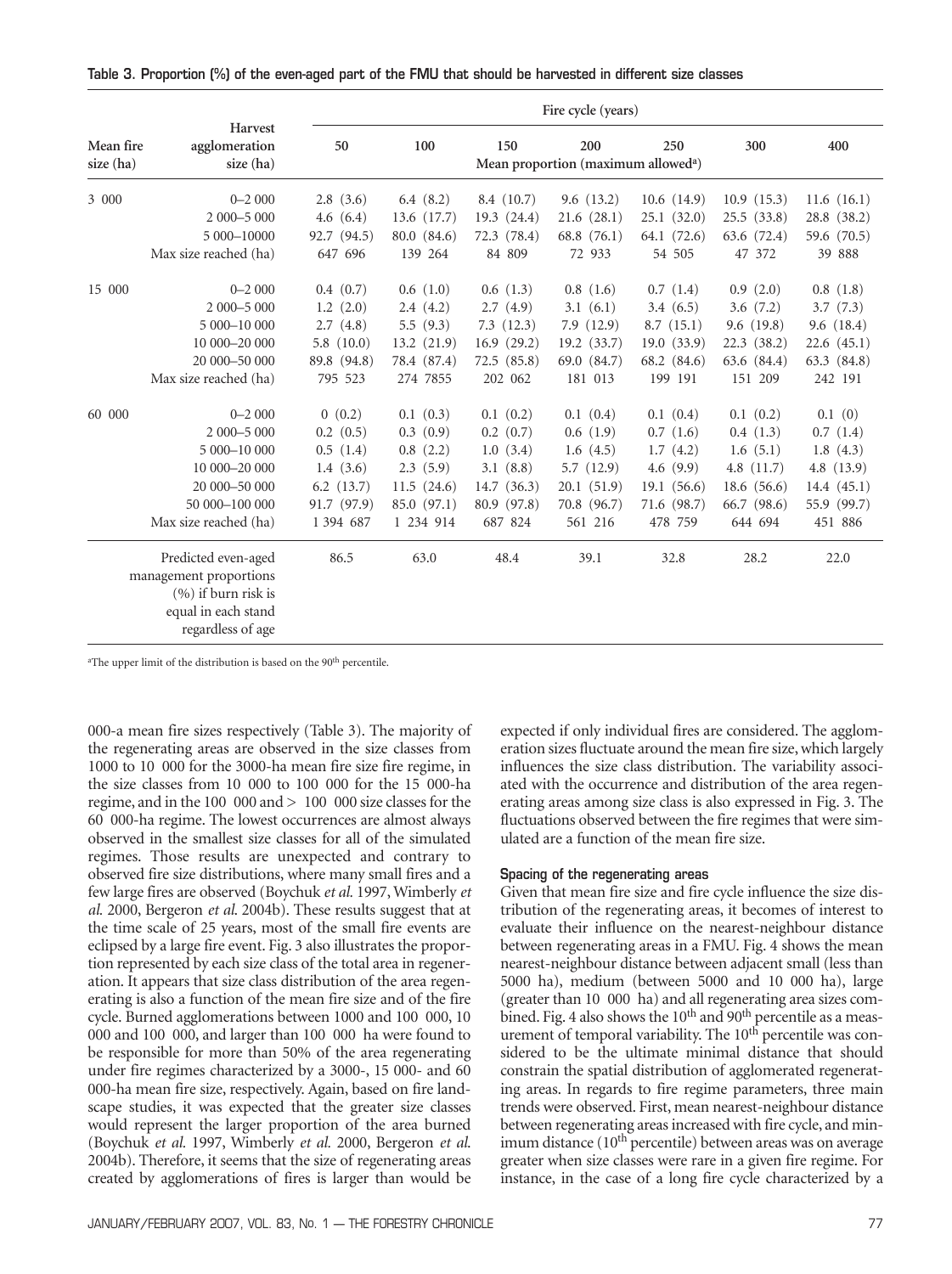

**Fig. 2.** Comparison of mean forest proportions (%) in even-aged (< 100 years) and regenerating areas (≤ 25 years) expected from the null model (i.e., if burn risk is equal for all stands regardless of age) and from the spatial explicit model with different fire regimes: A) fire regimes controlled by a 3000-ha mean fire size, B) 15 000-ha mean fire size and C) 60 000-ha mean fire size. The 10<sup>th</sup> and 90<sup>th</sup> percentile indicators of the natural variability are illustrated by the grey zone  $(n = 100$  for the even-aged stand and  $n = 180$  for the regenerating areas).

small 3000-ha mean fire size, large regenerating areas are rare and, consequently have the greatest nearest neighbour distances. In contrast, under a regime with a 60 000-ha mean fire size, small and medium regenerating areas are the rare events and they present the maximal dispersion. Under this latter regime, dispersion of small and medium regenerating areas are in some cases considered to be infinite due to rarity. This does not imply that small individual fires are not generated during the simulation, but rather that they are rare and/or coalesce into larger patches when areas burnt are combined over 25 years as suggested by the distribution of the regenerating areas (Fig. 3). The second trend illustrates that when considering dispersion by size class, the mean nearestneighbour distance between small or medium areas increases more or less with mean fire size, as does the associated temporal variability. In contrast, large areas showed a slight decrease of the mean nearest-neighbour distance with mean fire size increment. The mean nearest-neighbour distance and the variability seemed to be related to rarity of certain size classes under certain fire regimes (e.g., large areas under 3000 ha mean fire size regimes, small and medium areas under 60 000-ha mean fire size regimes). The third trend illustrates that regardless of the size of the adjacent areas, distances between regenerating areas, as well as the range of variability, increase with fire cycle length and mean fire size. Trends in the minimum nearest-neighbour distances are not as clear as in the means. However, variability in those values seems to be related to rarity of certain size classes and minimal distances seem to mainly increase with mean fire size and fire cycle length. Thus, constraints on minimal distances between disturbed areas are likely harder to achieve in regions where the fire regime is characterized by large fires and a long fire cycle.



**Fig. 3.** Mean number of regenerating areas by size class (right) and mean proportion represented by each size class of the total area in regeneration (left) for 100 and 300 fire cycle regimes (A: fire regimes controlled by a 3000-ha mean fire size, B: 15 000-ha mean fire size and C: 60 000-ha mean fire size). Regenerating areas have been compiled for a 30 000 km<sup>2</sup> extent (n = 180).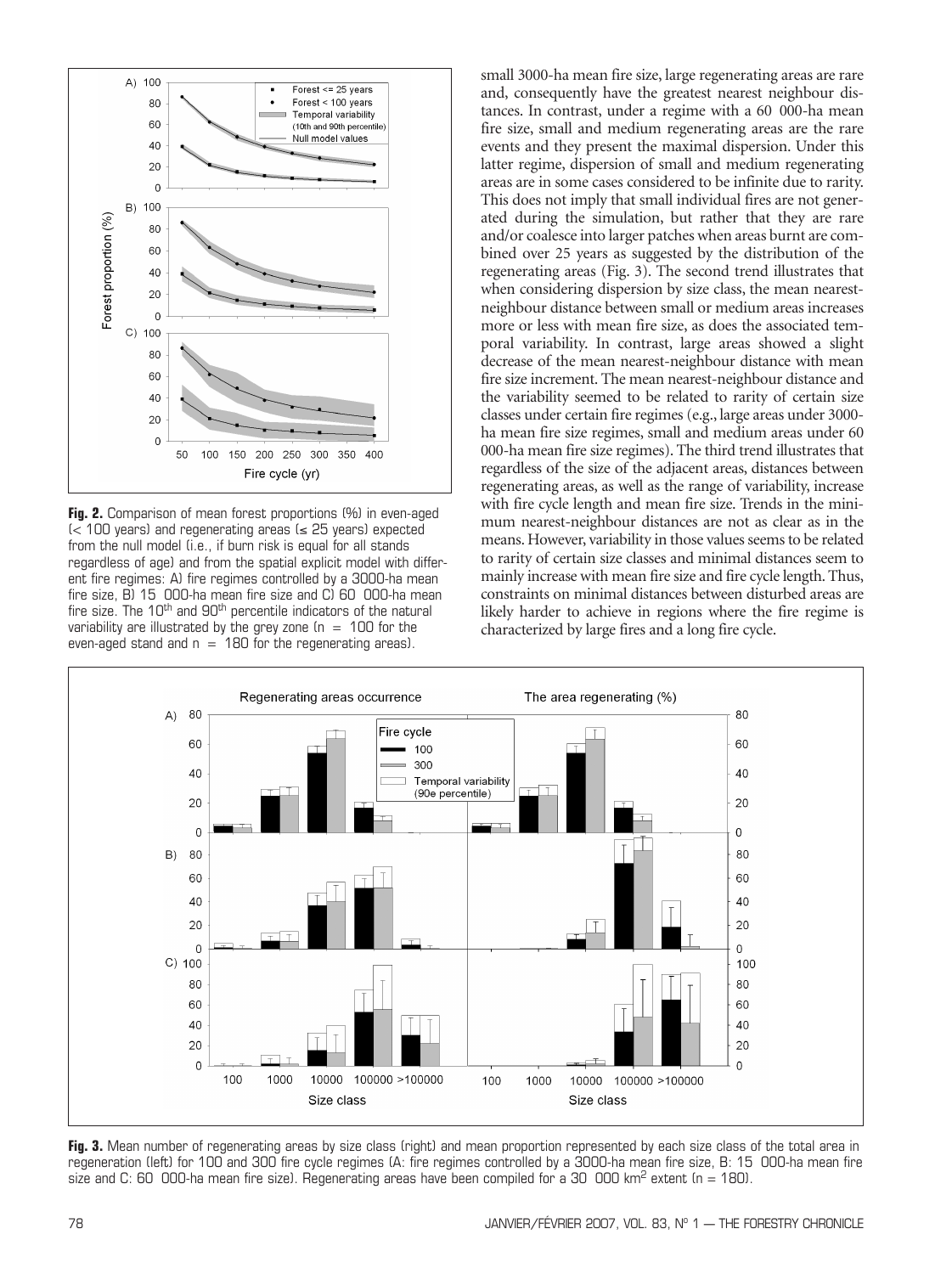

**Fig. 4.** Distance (km) to adjacent regenerating area (burnt areas of 25 years old or less) for different fire regimes. Mean minimum distances are illustrated by area size class combinations, small: area less than 5000 ha in size, medium: between 5000 ha and 20 000 ha, large: greater than 20 000 ha, any size: distance between areas no matter the areas size. Mean smaller distances are illustrated by black solid lines, standard deviation by "T" bars and the differences between  $10<sup>th</sup>$  and  $90<sup>th</sup>$  percentile by the grey zone (n varied from 44 to 180).

#### Forest management implications

The significant influence of fire cycle length and mean fire size on landscape structural attributes has been reported elsewhere in the literature (Baker 1995; Bergeron *et al.* 1999, 2004b; Spies and Turner 1999; Thompson 2000; Keane *et al.* 2002; Seymour *et al*. 2002; Perera *et al.* 2004b). The importance of establishing management objectives in accordance with the historical disturbance regime and regional context has been also expressed (Delong and Tanner 1996, Cissel *et al.* 1999, Landres *et al*. 1999). A brief look across Canadian boreal regions (Table 1) illustrates the importance of including variability in our practices. Combining observations from Table 1 with the results of Fig. 2 shows that, due to a shorter fire cycle, western Canadian forests are expected to include a larger proportion of even-aged younger stands than eastern regions, and could more easily accommodate a system dominated by even-aged management (Fig. 2). We also note that southeastern Labrador presents an extreme case (with a fire cycle estimated at 500 years) in which more than 75% of the stands are expected to exceed 100 years in age. In that case, a strict even-aged management approach is not likely to sustain ecological values, and alternative silvicultural treatments as well as conservation strategies should be considered to maintain old forest attributes (Kneeshaw and Gauthier 2003).

Beyond the general influence of fire cycle on landscape patterns, it was observed by Bergeron *et al.* (2004b) that two regions showing similar fire cycles may differ in terms of mean fire size. In a context of natural disturbance-based management, this divergence leads to various management implications. First, as expressed in Fig. 2, for the same-sized landscape, the temporal variation in the proportion of forest in even-aged classes will be more restrained in an area char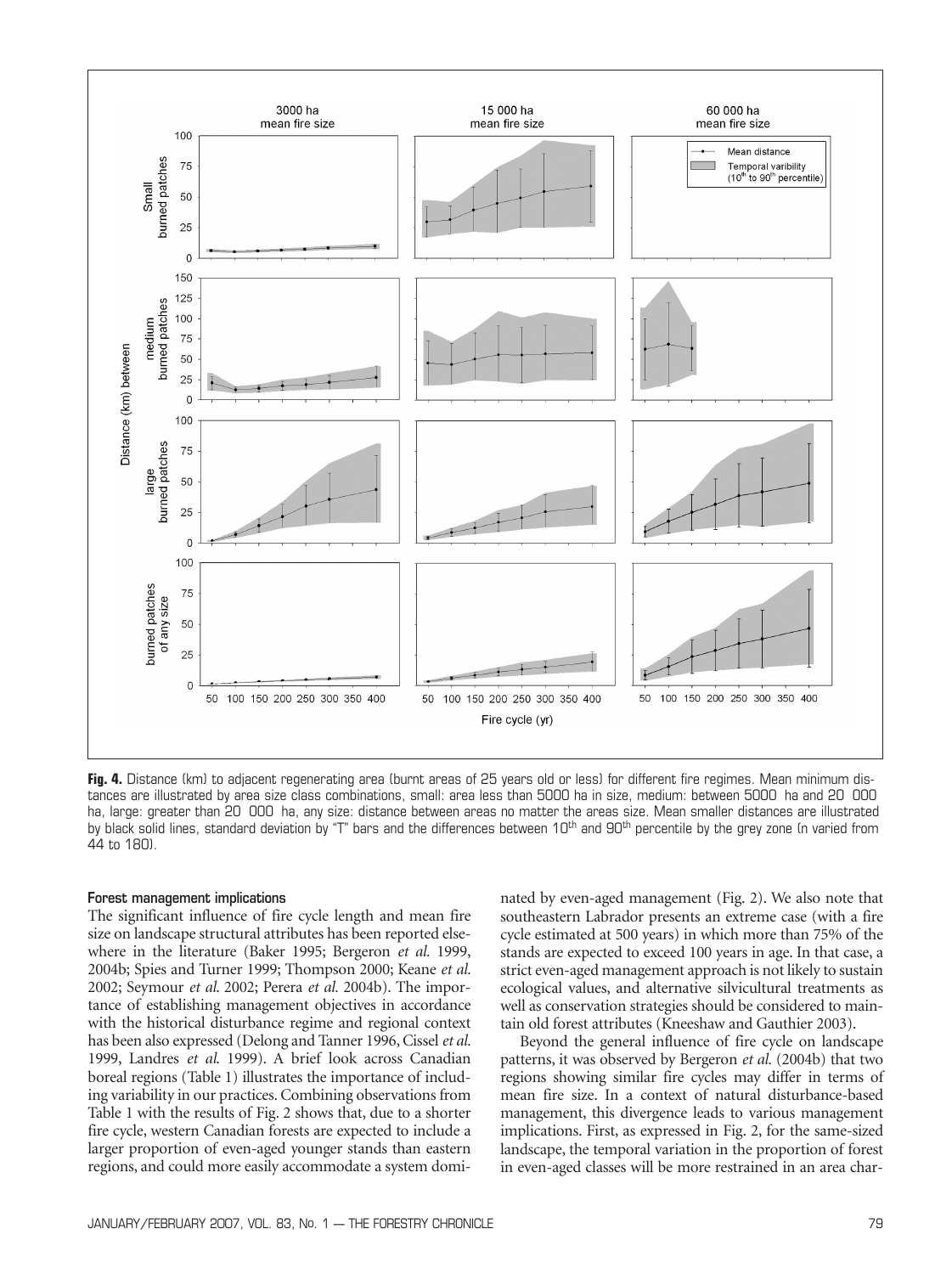acterized by small fires, and higher under fire regimes with larger fires. This dependency between spatial scale and fire disturbance regime has also been observed by Boychuk *et al.* (1997). Consequently, in the boreal forest of southwestern Quebec, where fire events are usually smaller, we suspect that in a reasonably small forest management unit, a forest age structure without large fluctuations in the proportion of the forest younger than 100 years should be maintained. In contrast, in the boreal forest of northwestern Quebec where larger fires occur, larger forest management units would ideally be used to maintain forest age structure. Based on our results, and as a default when better information on optimal size is unavailable, a limit on fluctuations of the mean proportion of even-aged forest to  $\pm$  6% in regions where the fire regime is driven by a mean fire size of about 3000 ha, to  $\pm$ 15% for regions affected by a mean fire size of about 15 000 ha, and to  $\pm$  30% for regions with a mean fire size of about 60 000 ha, as a precautionary principal. Second, as suggested in Fig. 3 and 4, the size distribution of the regenerating areas and their dispersion should differ between two regions that have different mean fire sizes such as southwestern and northwestern Abitibi (Table 1). For instance, in southwestern Abitibi we should plan the majority of the regenerating forests in areas less than 10 000 ha in size whereas in northwestern Abitibi, harvest treatment agglomerations should create regenerating areas that vary between 10 000 to 100 000 ha in size (Fig. 3). Similarly, mean dispersion constraints between small regenerating areas (less than 5000 ha) should be around 5 km in the south, which is about six times closer than the distance that should be targeted in the north (an average of 31 km).

To help managers improve their even-aged management strategies and guide them through the establishment of strategic management objectives based on temporal variability, we suggest using Tables 2 and 3 as limits within which management targets should be established. These tables summarize Fig. 2, 3 and 4, which were derived based on fire history information across boreal Canada, and have been designed to be used with relevant historical fire parameters. For areas characterized by mean fire sizes or fire cycles not represented, the nearest values could be used or interpolated from other regimes in the tables. Furthermore, to take into account catastrophic events and possible interactions between cutting activities and uncontrolled fire events (Klenner *et al.* 2000, Fall *et al.* 2004), we have truncated the harvest agglomeration size distribution to 100 000 ha for the fire regime controlled by 60 000-ha mean fire size and to about the 90th percentile of the fire size distribution for regimes with 3000-ha and 15 000-ha mean fire sizes. Resulting maximum class sizes are 5000–10 000 ha and 20 000–50 000 ha for the 3000-ha and 15 000-ha mean fire size regimes, respectively (Table 3). Additionally, to facilitate the use of these guidelines for FMUs of different sizes, results in Table 3 are presented as a percentage of the even-aged proportion of the FMU. Thus, for a given fire regime (fire cycle and mean fire size), Table 3 gives (at the bottom) the FMU proportion that should be targeted for even-aged management and the mean fraction of this even-aged proportion that should be cut in each harvest agglomeration size class for a 100-year planning forecast. Given that over 25 years agglomeration of individual fires, particularly of small fires into large fires, was common as reflected by a high occurrence of large

regenerating areas (Fig. 3), agglomeration of harvest cut blocks in time should be justified and promoted as long as the proportion of even-aged forest is respected. Note that the size of regenerating areas and their spacing should fluctuate in time and space, as under a natural disturbance regime, instead of following a static guideline that would promote uniform patterns. Thus, the  $10<sup>th</sup>$  and  $90<sup>th</sup>$  percentiles are given as the bottom line over which no compromises in spacing and size should be granted to achieve social or economic goals.

To imitate large agglomerations of fire in time with limitations due to annual harvest levels and timber supply sustainability constraints, large harvest agglomerations will have to be built up over several consecutive years. We propose that the duration of harvest activities in one agglomeration should be shorter than the regeneration stage, which we consider here to be forest cover greater than 4 m tall and assumed to take around 25 years. This will ensure the creation of regenerating areas more or less contrasting with the surrounding mature forest. In addition, we consider the 25-year spacing constraint proposed in Table 2 to be long enough to limit excessive proximity of harvest agglomerations. The spacing proposed in Table 2 includes the mean and minimum nearest-neighbour distance that should be targeted and maintained during at least 25 years between agglomerations. Although temporal variability should be large in some regions, and should accommodate other dispersion constraints such as social concerns or road construction, we suggest that over a rotation period, an attempt be made to achieve the mean values. Consequently, use of only the smallest constraint will not achieve the goal of natural disturbance-based management.

Visual impacts of large harvest agglomerations are one of the most socially unacceptable effects of the suggested guidelines (Pâquet and Bélanger 1998b). Thus, mitigation measures should be applied to reduce these negative impacts. Inspired by fire events that leave unburnt or partially burnt patches behind (Kafka *et al.* 2001, Bergeron *et al.* 2002, Perron 2003), we encourage green retention in regenerating areas. In addition to providing a visual green screen, retention of live trees and snags should enhance stand structure diversity, provide refuge for some species, speed up snag recruitment, and increase connectivity between residual forest stands (Imbeau and Desrochers 2002, Sougavinski and Doyon 2002, Drapeau *et al.* 2003, Perron 2003, Ribe 2004). To favour green retention, progressive harvest strategies as a checkerboard could be used. This kind of strategy will divide large harvest agglomerations into sub-units and use several passes (years) to cut over the whole agglomeration. For a certain time it should leave sub-blocks uncut or partially cut that are next to the currently cut sub-blocks. Combined with use of irregular shape when building up harvest agglomerations and with a fast planting after clearcut, retention strategies will reduce the contrast between the disturbed zone and mature forest (Pâquet and Bélanger 1998a). Without presuming that harvest retention or other strategies will completely make harvest agglomerations more visually acceptable over the entire landscape, negative visual impact is balanced since large areas should be left undisturbed by harvesting at any time.

No matter the means used to satisfy social concerns, it is important to remember that disturbed area sizes in a landscape vary naturally in time and space, and that both large and small patches present values that need to be preserved (Forman 1995). Thus, choosing to only use the smallest size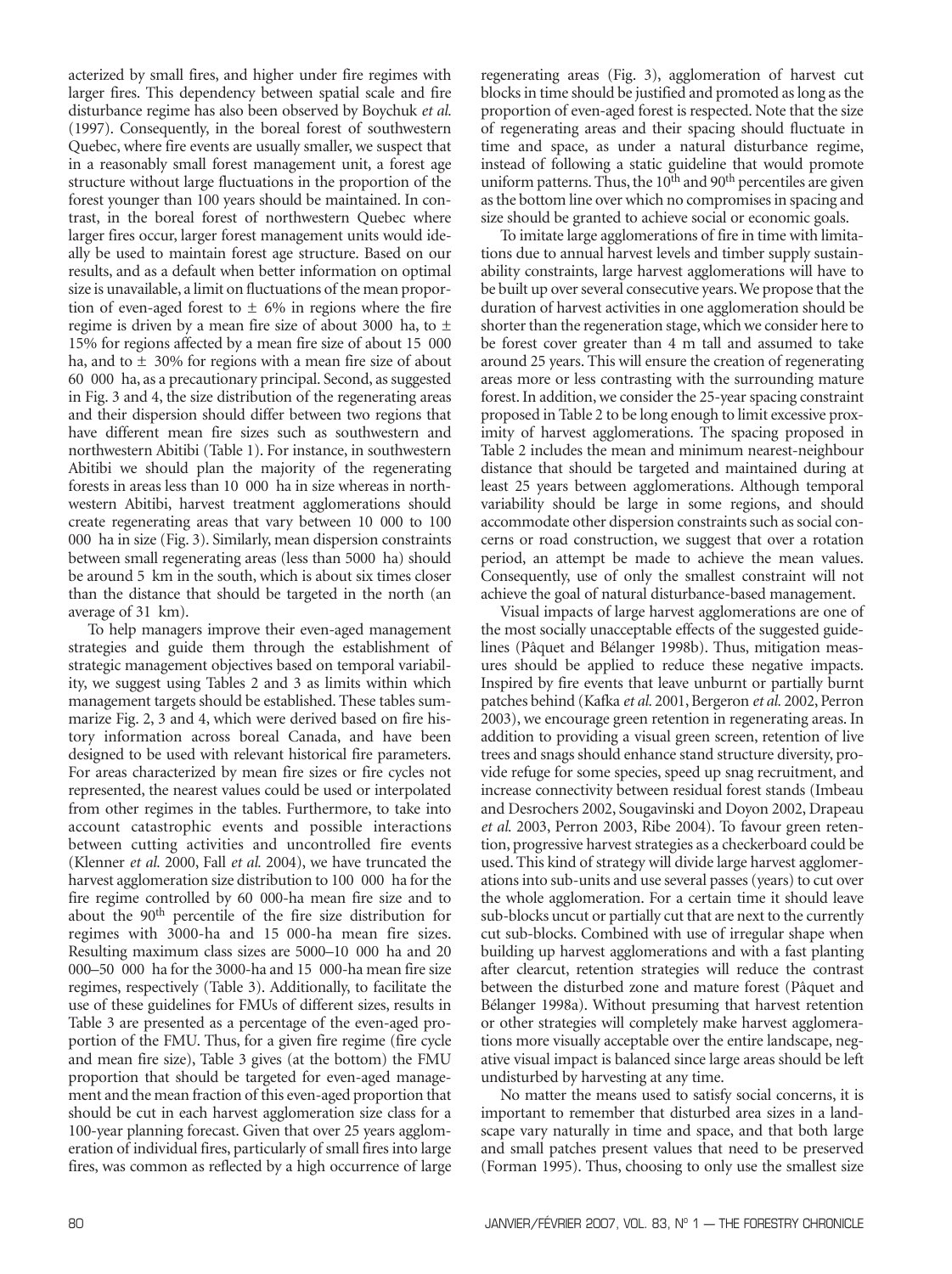classes of the distribution and limiting their agglomeration in time to facilitate social compromises will not enhance the emergence of a natural pattern, but instead increase landscape fragmentation and reduce integrity of the interior forest. Similarly, favouring only the larger size classes to limit road construction or equipment moving will also not enhance the natural pattern and will unnecessarily increase local pressure on the ecosystem (Franklin and Forman 1987, Forman 1995, Delong and Tanner 1996).

# **Conclusion**

Application of natural disturbance-based management prescriptions to a specific region, for which one has a good idea of the historic fire cycle and mean fire size, involves a major shift from conventional even-aged management systems: it implies the maintenance of more mature and over-mature stands in a forest management unit (FMU) over time. This means that a significant part of the FMU must be left unmanaged or managed in a manner to maintain attributes of mature and over-mature forest stands. In this paper, we do not address problems related to maintaining all aspects of natural forest conditions in a managed system; we look only for an appropriate portion of a given FMU that could be under even-aged management practices while remaining within the historical range of variation in the context of its historical fire regime and its boreal location. Even though there are no experimental guarantees of success, we are confident that a management compromise could be achieved with this kind of approach and in its capacity to meet biodiversity and ecosystem sustainability goals. Obviously, we are aware of application limitations, such as social acceptability of large areas in regeneration, economic profitability and limited size of management units, which restrain the range of harvest agglomeration sizes. Incremental dispersion of harvest agglomerations across the landscape and its impacts on road construction and maintenance also need to be evaluated, as well as impacts of large fire events that could occur even with fire suppression.

Ideally, this kind of approach should take place in an area where forest harvesting activities have not yet begun or have just recently begun. However, such areas are rare and most of the commercial forest is already allocated with forest harvesting underway. Thus, to apply the recommendations presented here, active planning of the next cutting round would have to be done in a way that in the mid-term (e.g., approximately one rotation) available forest would be able to include a relatively large range of harvest agglomerations. Development of adequate spatio-temporal simulating tools will be imperative in order to evaluate the consequences of management on the desired future landscape and to help managers in their decision processes. In the long term these tools will also allow monitoring of the capacity of proposed approaches to maintain natural variability and to allow adjustments in order to reach management goals.

# Acknowledgements

This work was supported by Tembec Inc. and Quebec's funds in nature and technology research (FQRNT) by providing a PhD. student industry immersion grant, by the Sustainable Forest Management Network (SFMN) and the Chaire industrielle CRSNG-UQAT-UQAM en aménagement forestier durable (CAFD). We acknowledge Mike Wotton for fruitful

discussion in the early phase of model development (INTE-LAND). We thank Nicole Fenton and Thuy Nguyen for reviewing the manuscript. Finally, we thank all colleagues and students that have worked on the fire historical reconstructions that have been used in this paper.

### **References**

**Alberta Forest Protection, 2004.** Historical Wildfire Database. Government of Alberta [online]. Available at http://www.srd.gov. ab.ca/wildfires/fpd/wi\_hdhwd.cfm

**Baker, W.L. 1995.** Longterm response of disturbance landscapes to human intervention and global change. Landscape Ecol. 10: 143–159. **Baker, W.L., S.L. Egbert and G.F. Frazier. 1991.** A spatial model for studying the effects of climatic change on the structure of landscapes subject to large disturbances. Ecol. Model. 56: 109–125.

**Bergeron, Y., M. Flannigan, S. Gauthier, A. Leduc and P. Lefort. 2004a.** Past, current and future fire frequency in the Canadian boreal forest: implications for sustainable forest management. Ambio 33: 356–360.

**Bergeron, Y., S. Gauthier, M. Flannigan and V. Kafka. 2004b.** Fire regimes at the transition between mixedwoods and coniferous boreal forest in Northwestern Quebec. Ecology 85: 1916–1932.

**Bergeron, Y., S. Gauthier, V. Kafka, P. Lefort and D. Lesieur. 2001.** Natural fire frequency for the eastern Canadian boreal forest: consequences for sustainable forestry. Can. J. For. Res. 31: 384–391.

**Bergeron, Y., B. Harvey, A. Leduc and S. Gauthier. 1999.** Stratégies d'aménagement forestier qui s'inspirent de la dynamique des perturbations naturelles: considérations à l'échelle du peuplement et de la forêt. For. Chron. 75: 55–61.

**Bergeron, Y., A. Leduc, B. D. Harvey and S. Gauthier. 2002.** Natural fire regime: a guide for sustainable management of the Canadian boreal forest. Silva Fenn. 36: 81–95.

**Betts, M. G., S. E. Franklin and R. G. Taylor. 2003.** Interpretation of landscape pattern and habitat change for local indicator species using satellite imagery and geographic information system data in New Brunswick, Canada. Can. J. For. Res. 33: 1821–1831.

**Boychuk, D., A.H. Perera, M.T. Ter-Mikaelian, D.L. Martell and C. Li. 1997.** Modelling the effect of spatial scale and correlated fire disturbances on forest age distribution. Ecol. Model. 95: 145–164.

**Burton, P. J., D. D. Kneeshaw and K. D. Coates. 1999.** Managing forest harvesting to maintain old-growth forest in the Sub-Boreal Spruce zone of British Columbia. For. Chron. 75: 623–631.

**Canadian Forest Service. 2002.** Canadian Large Fire Database (LFDB). Natural Resources Canada [online]. http://fire.cfs. nrcan.gc.ca/research/climate\_change/lfdb/lfdb\_download\_e.htm

**Cissel, J. H., F.J. Swanson and P.J. Weisberg. 1999.** Landscape management using historical fire regimes: Blue River, Oregon. Ecol. Appl. 9: 1217–1231.

**Delong, S.C. and D. Tanner. 1996.** Managing the pattern of forest harvest: lessons from wildfire. Biodivers. Conserv. 5: 1191–1205.

**Direction de la conservation des forêts. 2000.** Base de données numériques des feux de forêts de 1945 à 1998. Ministère des Ressources naturelles, de la faune et des parcs, Gouvernement du Québec.

**Drapeau, P., A. Leduc, Y. Bergeron, S. Gauthier and J.-P. Savard. 2003.** Les communautés d'oiseaux des vieilles forêts de la pessière à mousses de la ceinture d'argile : Problèmes et solutions face à l'aménagement forestier. For. Chron. 79: 531–540.

**Fall, A. and J. Fall. 2001.** A domain-specific language for models of landscape dynamics. Ecol. Model. 141: 1–18.

**Fall, A., M.-J. Fortin, D. Kneeshaw, S. H. Yamasaki, C. Messier, L. Bouthillier and C. Smyth. 2004.** Consequences of various landscape-scale ecosystem management strategies and fire cycles on ageclass structure and harvest in boreal forests. Can. J. For. Res. 34: 310–322.

**Forman, R.T.T. 1995.** Land mosaics: The ecology of landscapes and regions. Cambridge University Press, Cambridge, UK. 632 p.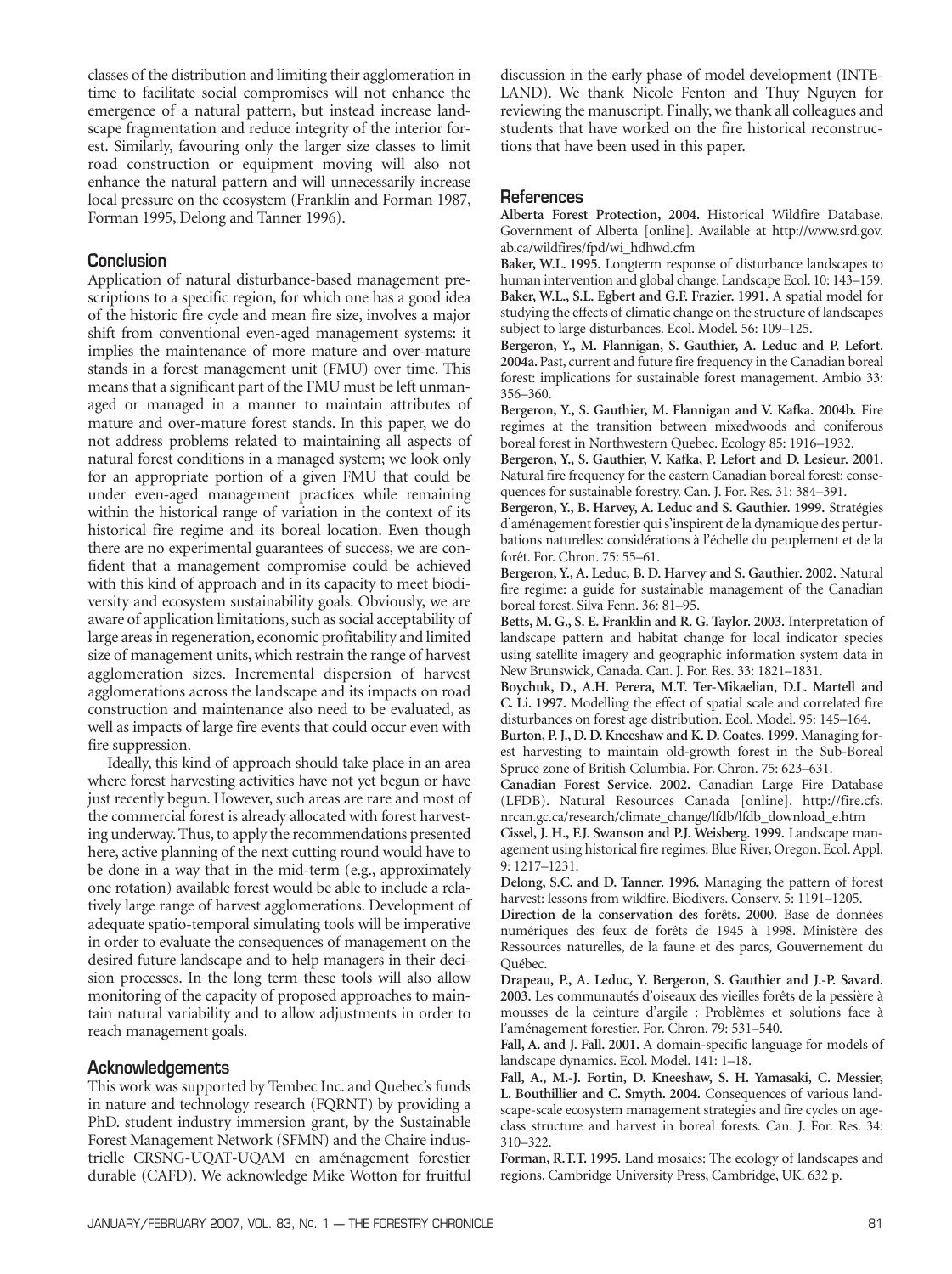**Foster, D.R. 1983.** The history and pattern of fire in the boreal forest of southeastern Labrador. Can. J. Bot. 61: 2459–2471.

**Franklin, J.F. and R.T.T. Forman. 1987.** Creating landscape patterns by forest cutting: Ecological consequences and principles. Landscape Ecol. 1: 5–18.

**Godron, M. and R.T.T. Forman. 1983.** 2.1 Landscape modification and changing ecological characteristics. *In* H.A. Mooney and M. Godron (eds.). Disturbance and ecosystem: components of response. pp. 14–28. Springer-Verlag, Berlin.

**Gustafson, E.J. and T.R. Crow. 1996.** Simulating the effects of alternative forest management strategies on landscape structure. J. Environ. Manage. 46: 77–94.

**Hessburg, P.F., B.G. Smith and R.B. Salter. 1999.** Detecting change in forest spatial patterns from reference conditions. Ecol. Appl. 9: 1232–1252.

**Hunter, M.L. Jr. 1999.** Maintaining biodiversity in forest ecosystems. Cambridge University Press, Cambridge, UK. 698 p.

**Imbeau, L. and A. Desrochers. 2002.**Area sensitivity and edge avoidance: the case of the Three-toed Woodpecker (*Picoides tridactylus*) in a managed forest. Forest Ecol. Manag. 164: 249–256.

**Imbeau, L., J.-P.L. Savard and R. Gagnon. 1999.** Comparing bird assemblages in successional black spruce stands originating from fire and logging. Can. J. Zool. 77:1850–1860.

**Jacqmain, H. 2003.** Rabbit Habitat Project: Analyse biologique et autochtone de la restauration de l'habitat du lièvre d'Amérique après coupe sur la terre des cris de Waswanipi. Master report. University Laval Press, Québec. 43 p.

**Johnson, E.A. 1992.** Fire and vegetation dynamics: studies from the North American boreal forest. Cambridge University Press. Cambridge, UK. 129 p.

**Johnson, E.A., K. Miyanishi and J.M.H. Weir. 1998.** Wildfires in the western Canadian boreal forest: Landscape patterns and ecosystem management. J. Veg. Sci. 9: 603–610.

**Kafka, V., S. Gauthier and Y. Bergeron. 2001.** Fire impacts and crowning in the boreal forest: study of a large wildfire in western Quebec. Int. J. Wildland Fire 10: 119–127.

**Keane, R.E., R.A. Parsons and P.F. Hessburg. 2002.** Estimating historical range and variation of landscape patch dynamics: limitations of the simulation approach. Ecol. Model. 151: 29–49.

**Klenner, W., W. Kurz and S. Beukema. 2000.** Habitat patterns in forested landscapes: management practices and the uncertainty associated with natural disturbances. Comput. Electron. Agr. 27: 243–262.

**Kneeshaw, D. and S. Gauthier. 2003.** Old growth in the boreal forest: A dynamic perspective at the stand and landscape level. Environ. Rev. 11: S99–S114.

**Kurz, W.A., S.J. Beukema, W. Klenner, J.A. Greenough, D.C.E. Robinson, A.D. Sharpe and T.M. Webb. 2000.** TELSA: the tool for exploratory landscape scenario analyses. Comput. Electron. Agr. 27: 227–242.

**Landres, P.B., P. Morgan and F. J. Swanson. 1999.** Overview of the use of natural variability concepts in managing ecological systems. Ecol. Appl. 9: 1179–1188.

**Larsen, C.P.S. 1997.** Spatial and temporal variations in boreal forest fire frequency in northern Alberta. J. Biogeogr. 24: 663–673.

**Lefort, P., S. Gauthier and Y. Bergeron. 2003.** The influence of fire weather and land use on the fire activity of the Lake Abitibi area, Eastern Canada. Forest Sci. 49: 509–521.

**Lertzman, K., D. Gavin, D. Hallett, L. Brubaker, D. Lepofsky and R. Mathewes. 2002.** Long-term fire regime estimated from soil charcoal in coastal temperate rainforests. Ecol. and Society 6(2), article 5. Available online at http://www.ecologyandsociety.org/vol6/iss2/art5/ **Lesieur, D., S. Gauthier and Y. Bergeron. 2002.** Fire frequency and vegetation dynamics for the south-central boreal forest of Quebec, Canada. Can. J. For. 32: 1996–2009.

**McGarigal, K. and B.J. Marks. 1995.** FRAGSTATS: spatial pattern analysis program for quantifying landscape structure. USDA For. Serv. Gen. Tech. Rep. PNW-351. 134 p.

**Mladenoff, D.J. and H. S. He. 1999.** Design, behaviour and application of LANDIS, an object-oriented model of forest landscape disturbance and succession. *In*: D.J. Mladenoff and W.L. Baker (eds.). Spatial modeling of forest landscape change: approaches and applications. pp. 125–162. Cambridge University Press, Cambridge, UK. **Mladenoff, D.J., M.A. White, J. Pastor and T.R. Crow. 1993.** Comparing spatial pattern in unaltered old-growth and disturbed forest landscape. Ecol. Appl. 3(2): 294–306.

**Pâquet, J. and L. Bélanger. 1998a.** Stratégie d'aménagement pour l'intégration visuelle des coupes dans les paysages. Produced by C. A. P. Naturels for the Programme de mise en valeur des ressources du milieu forestier of the Ministère des Ressources naturelles, Charlesbourg, QC. 40 p.

**Pâquet, J. and L. Bélanger. 1998b.** Évaluation de l'impact visuel des pratiques forestières dans les pourvoiries du Haut-Saint-Maurice. Produced by C. A. P. Naturels for the Programme de mise en valeur des ressources du milieu forestier of the Ministère des Ressources naturelles, Charlesbourg, QC. 36 p.

**Perera, A.H. and D.J.B. Baldwin. 2000.** Spatial patterns in the managed forest landscape of Ontario. *In* A.H. Perera, D.L. Euler and I.D. Thompson (eds.). Ecology of a managed terrestrial landscape: patterns and processes of forest landscapes in Ontario. pp. 74–99. UBC Press, University of British Columbia, Vancouver, BC.

**Perera, A.H., D.J.B. Baldwin, D.G. Yemshanov, F. Schnekenburger, K. Weaver and D. Boychuck. 2003.** Predicting the potential for oldgrowth forests by spatial simulation of landscape ageing patterns. For. Chron. 79: 621–631.

**Perera, A.H., L.J. Buse and M.G. Weber. 2004a.** Emulating natural forest landscape disturbance. Concepts and applications. Columbia University Press, New York, NY. 315 p.

**Perera, A.H., D. Yemshanov, F. Schnekenburger, D.J.B. Baldwin, D. Boychuk and K. Weaver. 2004b.** Spatial simulation of broad-scale fire regimes as a tool for emulating natural forest landscape disturbance. *In* A.H. Perera, L.J. Buse and M.G. Weber (eds.). Emulating natural forest landscape disturbance. Concepts and applications. pp. 112–122. Columbia University Press, New York, NY.

**Perron, N. 2003.** Peut-on et doit-on s'inspirer de la variabilité naturelle des feux pour élaborer une stratégie écosystémique de répartition des coupes à l'échelle du paysage?: le cas de la pessière noire à mousse de l'Ouest au Lac-Saint-Jean. Thesis, Laval University, Laval University Press, Québec. 148 p.

**Ribe, R. G. 2005.** Aesthetic perceptions of green tree retention harvest in vista views: The interaction of cut level, retention pattern and harvest shape. Landscape Urban Plann. 73(4): 277–293.

**Schroeder, D. and A.H. Perera. 2002.** A comparison of large-scale spatial vegetation patterns following clearcuts and fires in Ontario's boreal forests. Forest Ecol. Manag. 159: 217–230.

**Seymour, R.S., A.S. White and P.G. deMaynadier. 2002.** Natural disturbance regimes in northeastern North America–evaluating silvicultural systems using natural scales and frequencies. Forest Ecol. Manag. 155: 357–367.

**Shugart, H.H. and D.C. West. 1981.** Long term dynamics of forest ecosystems. Am. Sci. 69: 647–652.

**Sougavinski, S. and F. Doyon. 2002.** Variable retention: research findings, trial implementation and operational issues: Final version. Synthesis Report. Sustainable Forest Management Network (SFMN), Edmonton, AB. 50 p.

**Spies, T.A. and M.G. Turner. 1999.** Dynamic forest mosaics. *In* M.L. Hunter Jr. (ed.). Maintaining biodiversity in forest ecosystems. pp. 95–160. Cambridge University Press, Cambridge, UK.

**Suffling, R., B. Smith and J. Dal Molin. 1982.** Estimating past forest age distributions and disturbance rates in North-western Ontario: A demographic approach. J. Environ. Manage. 14: 45–56.

**Thompson, I.D. 2000.** Forest vegetation of Ontario: Factors influencing landscape change. *In* A.H. Perera, D.L. Euler and I.D. Thompson (eds.). Ecology of a managed terrestrial landscape: patterns and processes of forest landscapes in Ontario. pp. 30–53. UBC Press, University of British Columbia, Vancouver, BC.